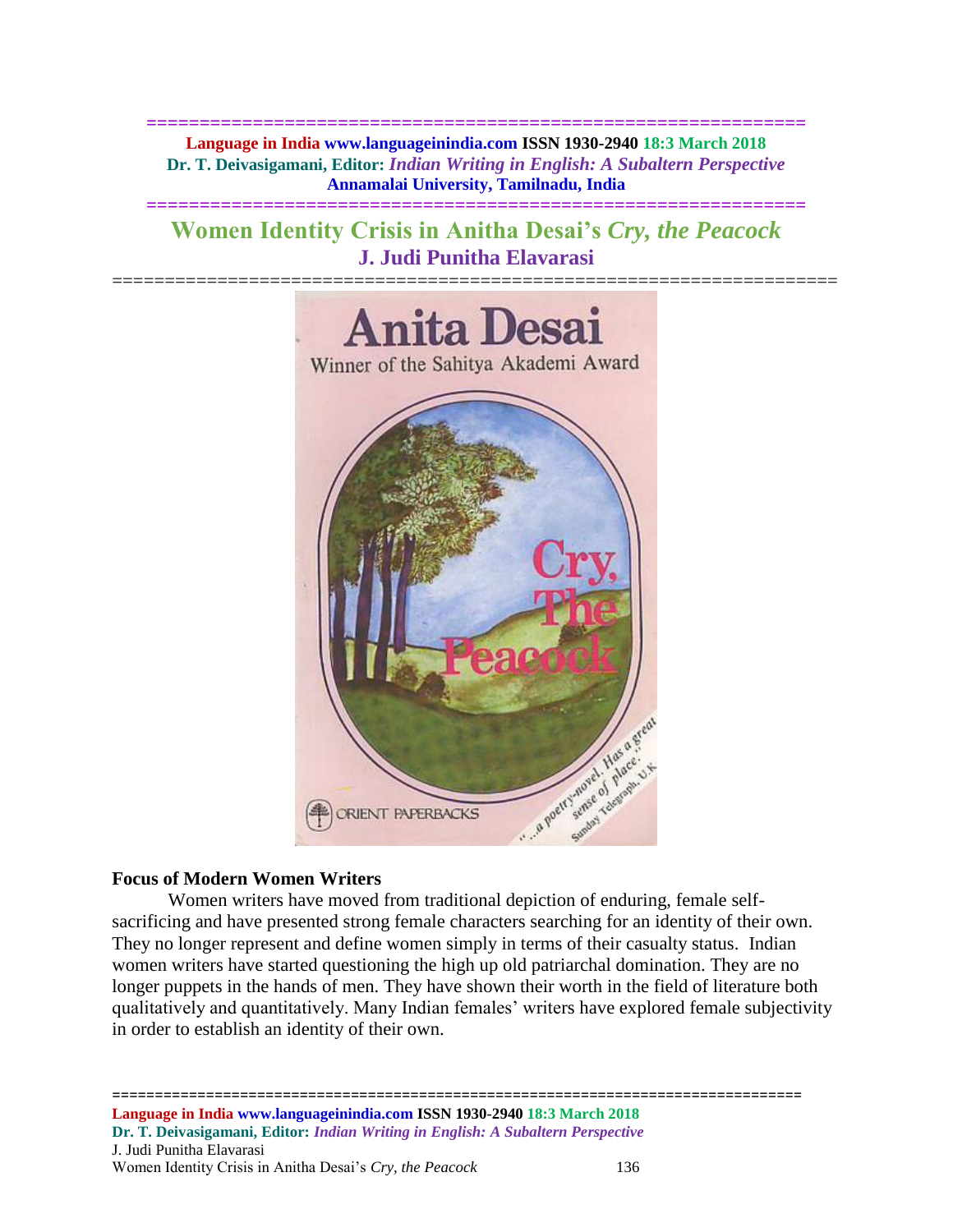## **Anita Desai**

Anita Desai is conclusively one of the celebrated Indian-English fiction writers. She holds a unique place among the contemporary women novelists of India. Anita Desai's women characters in her novels rebel against masculine community in order to discover their own identity, to live life on their terms, regardless of the outcome that such a rebel may have on their lives. *Cry*, *the Peacock* her first novel has been considered to be a pioneer in the field of psychoanalytical realism. It explores the inner world of the main protagonist Maya, and demonstrates her fear, insecurity and strange behavior. Through Maya's character, Desai depicts a world of alienation, loneliness and suffering.

## **Women Identity Crisis in** *Cry, the Peacock*

In the novel, *Cry, the Peacock,* the female protagonist Maya, has been brought up under the excessive love, care and concern of her father. This extreme love on her father's part makes her behave abnormally in her later life. Maya's grief begins quite early in life with her marriage to Gautama, a middle- aged lawyer, and a responsibility of her father. There is a vast difference in their ages that contribute to further conflicts between the two. Gautama's insensitive behavior towards Maya makes her feel lonely, isolated, neglected and forced. She expects a little more attention from Gautama as her father sprinkled on her. In short, Maya wants Gautama to be her father- figure. She wants Gautama to not only take care of her childish needs but also always protect her from the outside world. Quite contrary to her expectations, Gautama is pre- occupied with his work and doesn't have a few moments to spare for his wife.

## **Maya**

Maya is childless even after four years of her marriage. There is a space in her life which gets taken care of as she gets naturally close to her pet dog Totto, though not for a very long time. It is said that childless women develop extreme affections to her pets. She showers all her motherly love on Totto. In doing so she finds a way to escape from her indifferent husband and his cold behavior towards her. Totto's death makes things worse for Maya. It creates an emotional confusion in her life. She becomes heartbroken after the loss of her pet. When Gautama sees Maya mourning at the loss of Totto, he utters,

> You need a cup of tea, he said, I cried, yes, it is his hardness – no, no, not hardness, but the distance he coldly keeps from me. His coldness, his coldness, and incessant talk of cups of tea and philosophy in order not to hear me talk and, talking, reveal myself. It is that  $-$  my loneliness in this house.  $(6)$

Totto's death is the first sign of Maya's abnormality that suggests a series of chain reactions in her life. She becomes hyper to worldly affairs. The agony of missing the pet lurks in the blank spaces of her mind making her restless day by day. She feels lost, frustrated, neglected and shattered to pieces. Gautama's lack of care and attention towards her too adds to further a distresses and tensions between the two and makes Maya drift even more away from him. She is unable to strike a balance between her inner self and the realities of the outer world. The insight of the albino astrologer also haunts Maya who portends that either of the partners would die in the fourth year of their marriage. This childhood prophecy remains deeply rooted in her mind and becomes one of the reason for her abnormal behavior: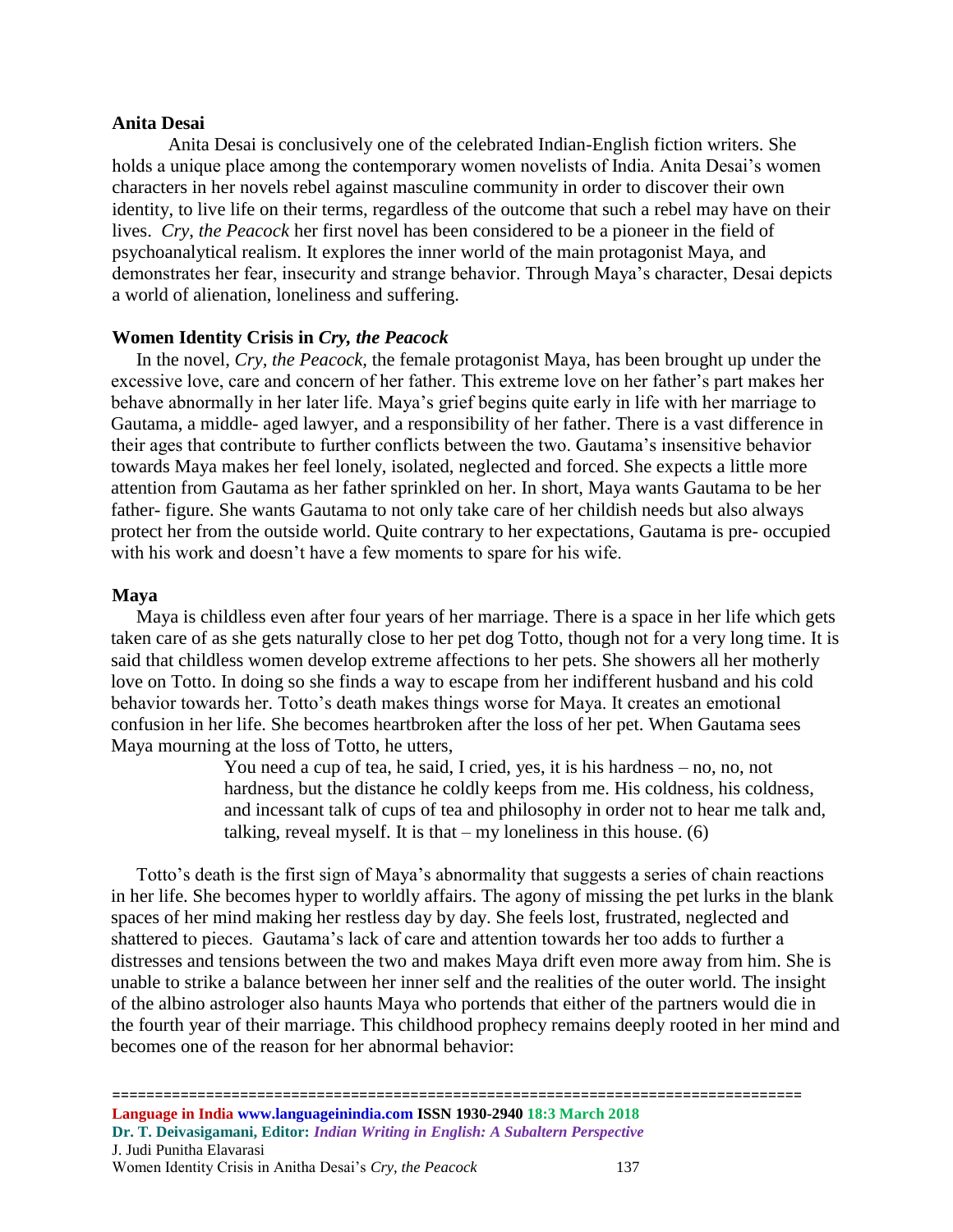The astrologer, that creeping sly magician of my fantasies, no of course they were not hallucinations. Arjun had proved them to me and yet said they be real? Had never said anything to suggest that it was I who has to die, unnatural and unviolently for years after my marriage, nothing to suggest that he even thought that. (12)

Maya has nothing to do in her idle time after Totto's death. She has nothing to do to kill the lonely hours. She feels isolated and neglected by her husband. She reflects, "Telling me to go to sleep while he worked at his papers, he did not give another thought to me, to either the soft willing body of the lonely wanting mind that waited near his bed" (9). Neglect on Gautama's part and a childless life gives rise to her frustration and she becomes psychic. Their relationship goes through a catastrophe and neither of the two makes any sincere efforts to save their marriage. On the contrary, after Totto's death, Gautama advices Maya to practice detachment, as attachment leads to self – destruction. Both of them share a difference of opinion about life and do not wish to see things beyond their perspective.

Maya experiences rages of revolt and terror. As insanity overpowers her, she sees the vision of rats, snakes, lizards and iguanas creeping over her. Her dark house resembles nothing but a tomb to her. Maya is governed by strange obsessions. Over the time she becomes hypersensitive. She is in love with life and turns hysteric over the fear of death. She wants to live life and find a meaning to it, but at the same time she knows death is the only escape from all the problems and realities of life. Maya is confused over her own identity in life all the time. From being an overprotected daughter to becoming a childless woman who is just a piece of furniture to her husband, all of which just got the worst out of her. It is her desire to live and the fear of death that drives her mad to such an extent that even though she is lost and has been driven to insanity, instead of killing or hurting herself, she pushes Gautama down the parapet. Like Lady Macbeth she becomes a victim of hallucinations that disintegrate her consciousness.

### **Gautama's Death**

Gautama's death takes away all her interest from life which should have been the other way around as she chose to end his life over hers. Gautama's detachment for more involvement in life and his inability to understand Maya's identity leads to the killing of her husband. According to Desai, Maya must love in order to live as peacocks do, and like peacocks she must tear the mate and be torn by him. *Cry, the Peacock* depicts Maya's neurosis. She becomes a pathetic and psychic figure who kills Gautama as she thinks he is the root cause for her suffering. Maya suffers from conjugal incompatibility. She fails to find her own self- identity that leaves her emotionally and psychologically shattered and lonely in the end.

### **Exploring the Private World**

Desai prefers to explore the private to the public world. Her real concern is the exploration of the human psyche, inner climate and she unravels the mystery of the inner life of her characters like that of Maya. Her female protagonists are alienated from the world, society and family because they think of themselves as individuals. Her characters are self-centered who want to change either the situation or things around themselves. When loneliness is force on such characters they became rebels. Tensions, worries, depression, disappointment, anxiety and fear